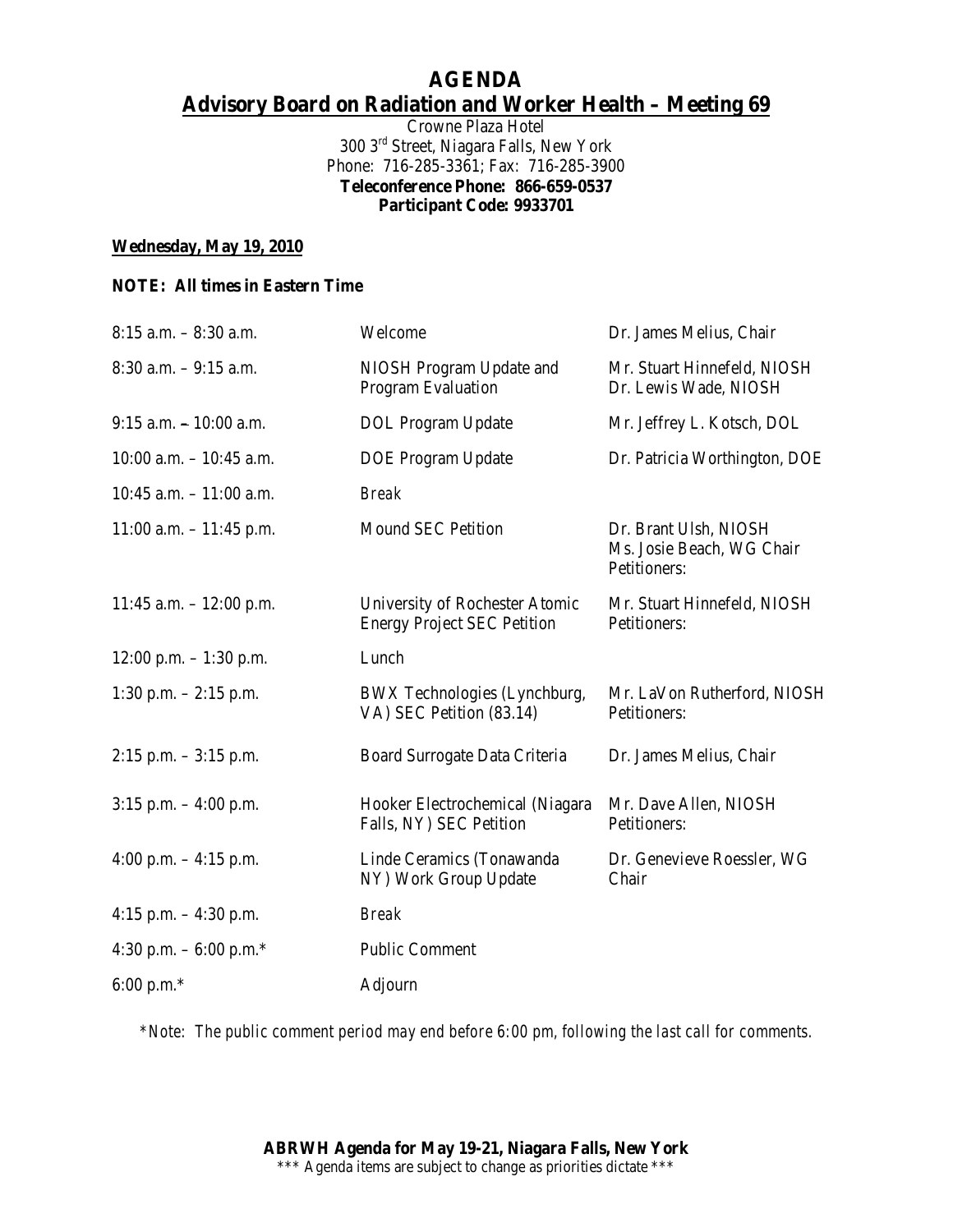# **AGENDA Advisory Board on Radiation and Worker Health – Meeting 69**

Crowne Plaza Hotel 300 3rd Street, Niagara Falls, New York Phone: 716-285-3361; Fax: 716-285-3900 **Teleconference Phone: 866-659-0537 Participant Code: 9933701**

### **Thursday, May 20, 2010**

#### **NOTE: All times in Eastern Time**

| $8:15$ a.m. $-8:30$ a.m.   | Welcome                                                        | Dr. James Melius, Chair                                        |
|----------------------------|----------------------------------------------------------------|----------------------------------------------------------------|
| $8:30$ a.m. $-9:15$ a.m.   | St. Louis Airport Storage Site SEC<br>Petition                 | Mr. LaVon Rutherford, NIOSH<br>Petitioners:                    |
| $9:15$ a.m. $-10:15$ a.m.  | Weldon Spring Plant (St. Louis,<br>MO)                         | Mr. Mark Rolfes, NIOSH<br>Petitioners:                         |
| $10:15$ a.m. $-10:30$ a.m. | <b>Break</b>                                                   |                                                                |
| $10:30$ a.m. $-11:15$ a.m. | <b>Blockson Chemical SEC Petition</b>                          | Dr. James Melius, Chair<br>Petitioners:                        |
| $11:15$ a.m. $-12:00$ p.m. | Chapman Valve SEC Petition                                     | Dr. James Melius, Chair<br>Petitioners:                        |
| $12:00$ p.m. $-1:30$ p.m.  | Lunch                                                          |                                                                |
| 1:30 p.m. $-3:00$ p.m.     | <b>Bethlehem Steel Company</b><br>(Lackawanna NY) SEC Petition | Dr. James Neton, NIOSH<br>Dr. John Mauro, SC&A<br>Petitioners: |
| $3:00$ p.m. $-3:15$ p.m.   | <b>Break</b>                                                   |                                                                |
| $3:15$ p.m. $-5:15$ p.m.   | <b>Board Working Time</b>                                      | Dr. James Melius, Chair                                        |
| $5:15$ p.m. $-5:45$ p.m.   | Los Alamos National Laboratory<br>SEC Petition (83.14)         | Dr. Greg Macievic, NIOSH<br>Petitioners:                       |
| 5:45 p.m. $-6:00$ p.m.     | <b>Break</b>                                                   |                                                                |
| 6:00 p.m. $-7:30$ p.m.*    | <b>Public Comment</b>                                          |                                                                |
| 7:30 p.m.                  | Adjourn                                                        |                                                                |

*\*Note: The public comment period may end before 7:30 pm, following the last call for comments.*

**ABRWH Agenda for May 19-21, Niagara Falls, New York** \*\*\* Agenda items are subject to change as priorities dictate \*\*\*